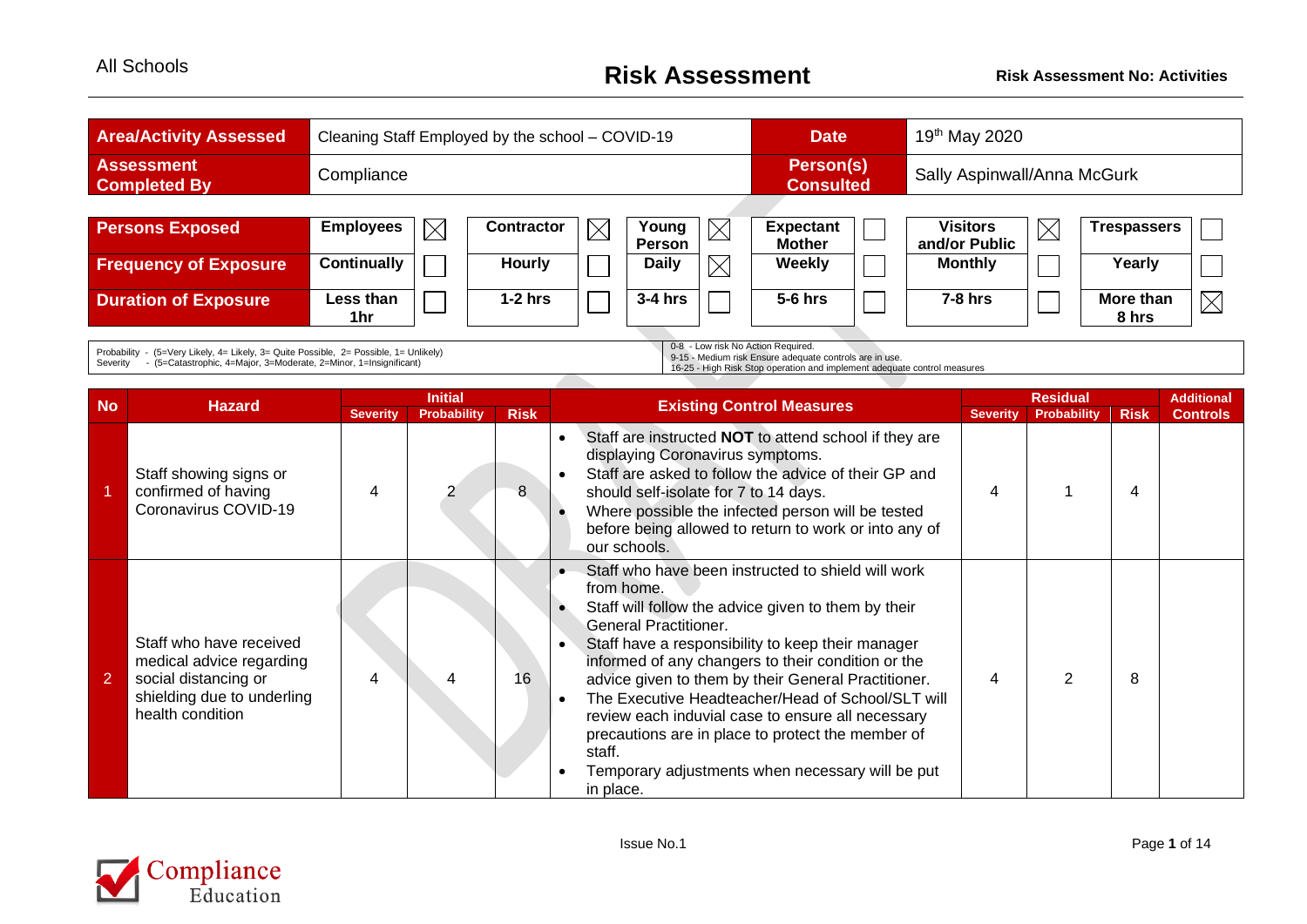| <b>No</b> | <b>Hazard</b>                                    |                 | <b>Initial</b>     |             | <b>Existing Control Measures</b>                                                                                                                                                                                                                                                                                                                                                                                                                                                                                                                                                                                                                                                                           |                 | <b>Residual</b> |             | <b>Additional</b> |
|-----------|--------------------------------------------------|-----------------|--------------------|-------------|------------------------------------------------------------------------------------------------------------------------------------------------------------------------------------------------------------------------------------------------------------------------------------------------------------------------------------------------------------------------------------------------------------------------------------------------------------------------------------------------------------------------------------------------------------------------------------------------------------------------------------------------------------------------------------------------------------|-----------------|-----------------|-------------|-------------------|
|           |                                                  | <b>Severity</b> | <b>Probability</b> | <b>Risk</b> |                                                                                                                                                                                                                                                                                                                                                                                                                                                                                                                                                                                                                                                                                                            | <b>Severity</b> | Probability     | <b>Risk</b> | <b>Controls</b>   |
| 3         | Staff displaying symptoms<br>during school hours | 4               | 3                  | 12          | The Executive Headteacher/Head of School/SLT will<br>$\bullet$<br>be notified immediately.<br>Staff displaying symptoms of Coronavirus will be sent<br>$\bullet$<br>home.<br>All Staff and pupils who have been in contact with the<br>ill person will wash their hands thoroughly for 20<br>seconds.<br>The school will contact the NHS (phone 111) to<br>enquired if persons in contact with a covid 19 case<br>need to self isolate<br>A suspected coronavirus letter will be sent home with<br>each child and parents/cares are asked to monitor<br>the health of their child.                                                                                                                         | 4               | $\overline{2}$  | 8           |                   |
| 4         | Social Distancing in school                      | 4               | 3                  | 12          | All staff MUST practice social distancing. This<br>includes etc:<br>Following all temporary alterations to the school<br>routine and procedures that have been<br>implemented by the school SLT to protect both<br>the staff and pupils.<br>Staff are required to wash their hands for 20<br>seconds regularly throughout the day.<br>To prevent cross contamination, all tools, cloths<br>and equipment will be disinfected after use.<br>Where possible staff will refrain from stooping<br>down to a child's height and avoid close face to<br>face contact.<br>Staff are instructed to maintain a 2 metres (6ft)<br>distance at all times.<br>Staff are discouraged from gathering in large<br>groups. | $\overline{4}$  | 2               | 8           |                   |
|           |                                                  |                 |                    |             |                                                                                                                                                                                                                                                                                                                                                                                                                                                                                                                                                                                                                                                                                                            |                 |                 |             |                   |

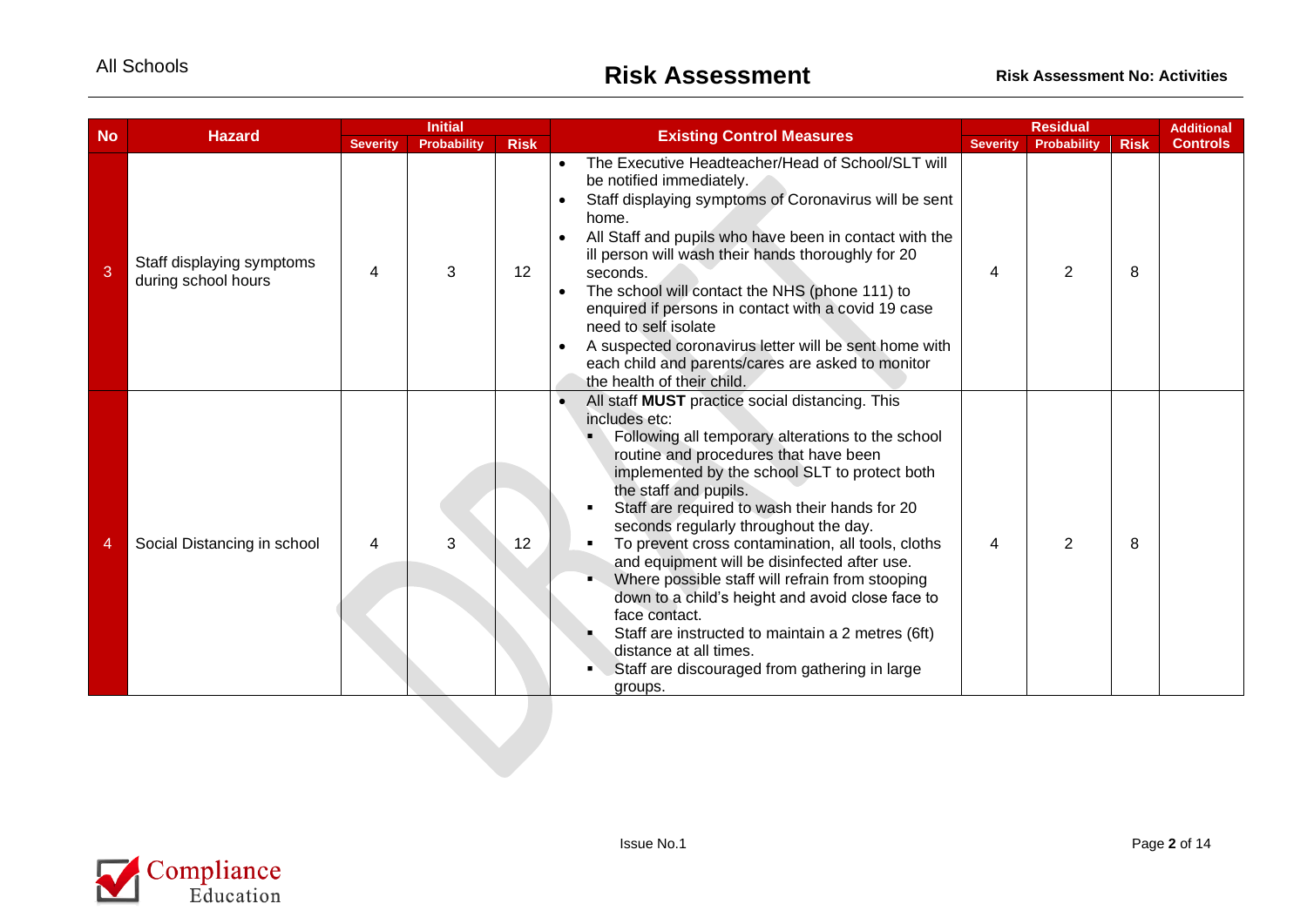| <b>No</b> | <b>Hazard</b>                 | <b>Initial</b>  |                    |             |                                                                                                                                                                                                                                                                                                       |                 | <b>Additional</b> |             |                 |
|-----------|-------------------------------|-----------------|--------------------|-------------|-------------------------------------------------------------------------------------------------------------------------------------------------------------------------------------------------------------------------------------------------------------------------------------------------------|-----------------|-------------------|-------------|-----------------|
|           |                               | <b>Severity</b> | <b>Probability</b> | <b>Risk</b> | <b>Existing Control Measures</b>                                                                                                                                                                                                                                                                      | <b>Severity</b> | Probability       | <b>Risk</b> | <b>Controls</b> |
| יפי       | Cleaning up of bodily fluids. | 3               |                    | Q           | Suitable PPE have been provided by the school<br>(cover shoes, disposable apron/gloves, facemask<br>and goggles)<br>The Body fluid clean-up kit is used to clean up the<br>substance.<br>All waste and contaminated cleaning up materials<br>are double bagged and disposed of<br>The area is cleaned |                 |                   | 3           |                 |

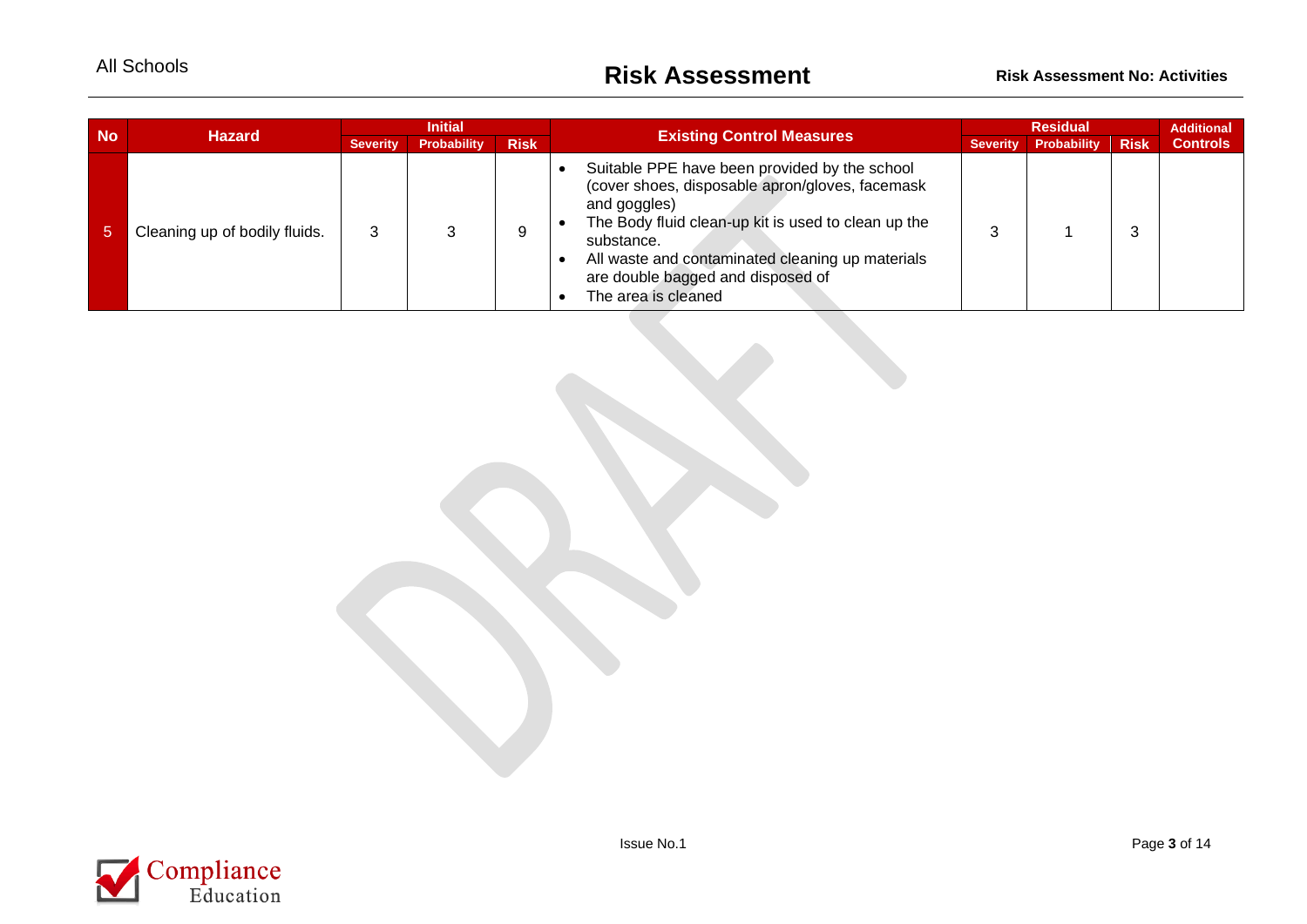|                |                         |   |   |    | <b>Transmission</b>                                                                                           |   |                |  |
|----------------|-------------------------|---|---|----|---------------------------------------------------------------------------------------------------------------|---|----------------|--|
|                |                         |   |   |    | The virus that causes COVID-19 is mainly                                                                      |   |                |  |
|                |                         |   |   |    | transmitted through droplets generated when an                                                                |   |                |  |
|                |                         |   |   |    | infected person coughs or sneezes.                                                                            |   |                |  |
|                |                         |   |   |    | This virus can be readily isolated from respiratory                                                           |   |                |  |
|                |                         |   |   |    | secretions.?                                                                                                  |   |                |  |
|                |                         |   |   |    | There are two routes by which COVID-19 can be                                                                 |   |                |  |
|                |                         |   |   |    | spread: directly from close contact with an infected                                                          |   |                |  |
|                |                         |   |   |    | person (within 2 metres) where respiratory secretions                                                         |   |                |  |
|                |                         |   |   |    | can enter the eyes, mouth, nose or airways - this risk<br>increases the longer someone has close contact with |   |                |  |
|                |                         |   |   |    | an infected person who has symptoms.                                                                          |   |                |  |
|                |                         |   |   |    | Secondly, indirectly by touching a surface, object or<br>$\bullet$                                            |   |                |  |
|                |                         |   |   |    | the hand of an infected person that has been                                                                  |   |                |  |
|                |                         |   |   |    | contaminated with respiratory secretions and then                                                             |   |                |  |
|                |                         |   |   |    | touching one's own mouth, nose, or eyes.                                                                      |   |                |  |
|                |                         |   |   |    | <b>Handwashing</b>                                                                                            |   |                |  |
|                | Stopping the virus from |   |   |    | Handwashing is one of the most important ways of                                                              |   |                |  |
| $6\phantom{1}$ | spreading               | 4 | 3 | 12 | controlling the spread of infections,                                                                         | 4 | $\overline{4}$ |  |
|                | <b>Personal Hygiene</b> |   |   |    | The recommended method is the use of liquid soap,                                                             |   |                |  |
|                |                         |   |   |    | warm water and paper towels.                                                                                  |   |                |  |
|                |                         |   |   |    | Always wash hands after using the toilet, before                                                              |   |                |  |
|                |                         |   |   |    | eating or handling food, and as soon as you enter<br>and before you leave site.                               |   |                |  |
|                |                         |   |   |    | <b>Coughing and sneezing</b>                                                                                  |   |                |  |
|                |                         |   |   |    | Coughing and sneezing easily spread infections.                                                               |   |                |  |
|                |                         |   |   |    | Children and adults should be encouraged to cover                                                             |   |                |  |
|                |                         |   |   |    | their mouth and nose with a tissue.                                                                           |   |                |  |
|                |                         |   |   |    | Wash hands after using or disposing of tissues.<br>$\bullet$                                                  |   |                |  |
|                |                         |   |   |    | Foot operated pedal Bins are provided in admin first<br>$\bullet$                                             |   |                |  |
|                |                         |   |   |    | aid room and all classrooms for discarded tissues.                                                            |   |                |  |
|                |                         |   |   |    | Spitting should be discouraged.                                                                               |   |                |  |
|                |                         |   |   |    | Personal protective equipment (PPE).                                                                          |   |                |  |
|                |                         |   |   |    | PPE will be provided and worn where necessary. As                                                             |   |                |  |
|                |                         |   |   |    | per COSHH risk assessment or MSDS (material<br>safety data sheet) manufacturer's material use                 |   |                |  |
|                |                         |   |   |    | guidance                                                                                                      |   |                |  |
|                |                         |   |   |    | <b>After School visit</b>                                                                                     |   |                |  |

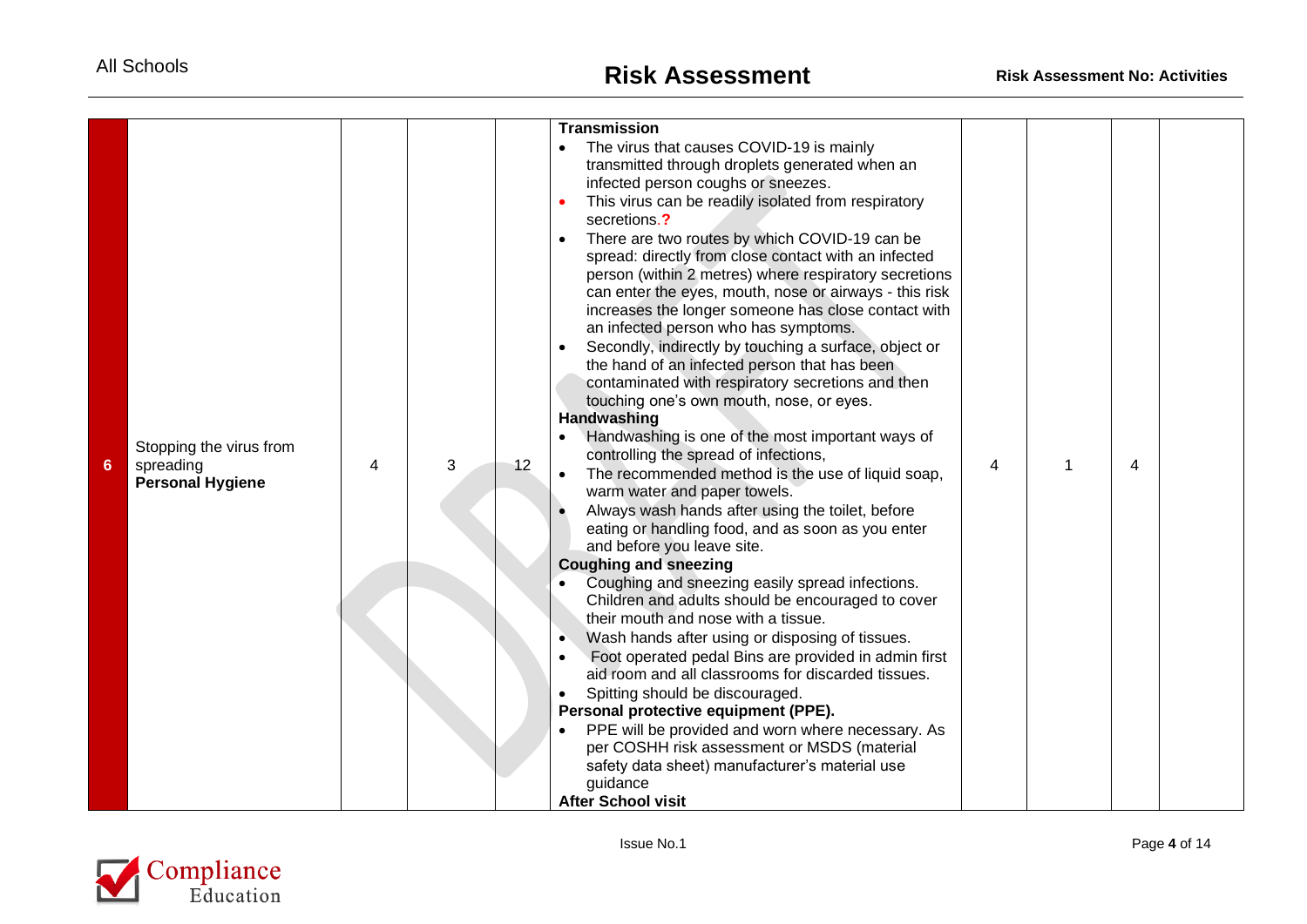| <b>No</b> |        | <b>Initial</b>  |                    |             |                                                                                                  |  | <b>Residual</b>      |             |                 |  |
|-----------|--------|-----------------|--------------------|-------------|--------------------------------------------------------------------------------------------------|--|----------------------|-------------|-----------------|--|
|           | Hazard | <b>Severity</b> | <b>Probability</b> | <b>Risk</b> | <b>Existing Control Measures</b>                                                                 |  | Severity Probability | <b>Risk</b> | <b>Controls</b> |  |
|           |        |                 |                    |             | Upon returning home all staff are instructed to<br>change out of their work clothing and shower. |  |                      |             |                 |  |

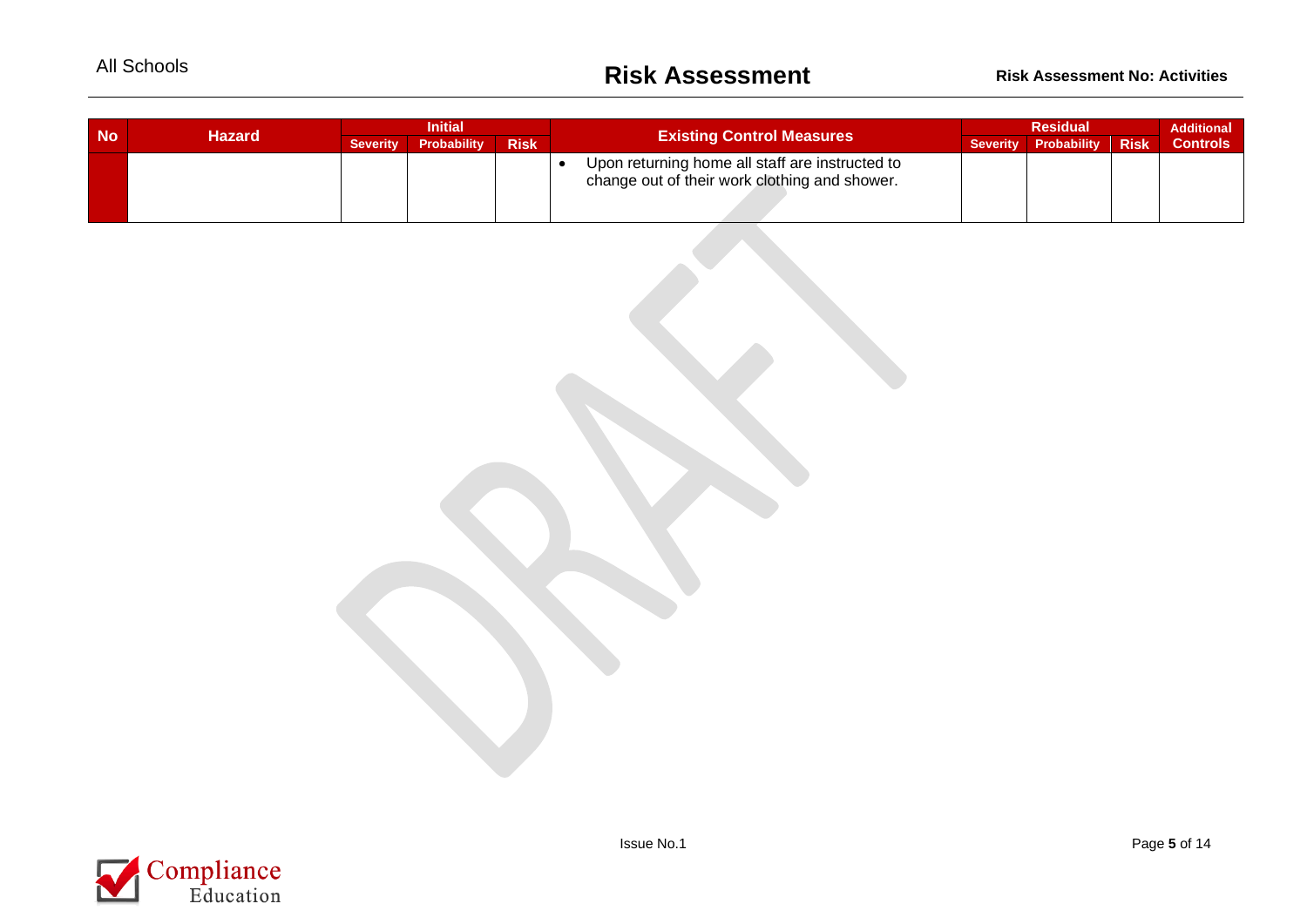| $\overline{7}$ | Stopping the virus from<br>spreading<br><b>General Cleaning</b> | 4 | 12 <sup>°</sup> | Cleaning of the environment,<br>The school is cleaned with normal household<br>disinfectant.<br>All surfaces that the symptomatic person has come<br>$\bullet$<br>into contact with must be cleaned and disinfected,<br>including:<br>Objects which are visibly contaminated with body<br>fluids.<br>All potentially contaminated high-contact areas such<br>as bathrooms, door handles, telephones, grab-rails in<br>corridors and stairwells<br>Use disposable cloths or paper roll and disposable<br>mop heads, to clean all hard surfaces, floors, chairs,<br>door handles and sanitary fittings.<br>Monitor cleaning contracts and ensure cleaners are<br>appropriately trained with access to PPE<br>Cleaning of blood and body fluid spillages.<br>All spillages of blood, faeces, saliva, vomit, nasal and<br>eye discharges should be cleaned up immediately<br>(always wear PPE).<br>When spillages occur, clean using a product that<br>combines both a detergent and a disinfectant. Use as<br>per manufacturer's instructions and ensure it is<br>effective against bacteria and viruses and suitable for<br>use on the affected surface.<br>Never use mops for cleaning up blood and body fluid<br>spillages - use disposable paper towels and discard<br>clinical waste as described below. A spillage kit<br>should be available for blood spills. | 4 | 1 | 4 |  |
|----------------|-----------------------------------------------------------------|---|-----------------|--------------------------------------------------------------------------------------------------------------------------------------------------------------------------------------------------------------------------------------------------------------------------------------------------------------------------------------------------------------------------------------------------------------------------------------------------------------------------------------------------------------------------------------------------------------------------------------------------------------------------------------------------------------------------------------------------------------------------------------------------------------------------------------------------------------------------------------------------------------------------------------------------------------------------------------------------------------------------------------------------------------------------------------------------------------------------------------------------------------------------------------------------------------------------------------------------------------------------------------------------------------------------------------------------------------------------------------------------------------------|---|---|---|--|
|                |                                                                 |   |                 | Laundry<br>Should be dealt with in a separate dedicated facility.<br>Soiled linen should be washed separately at the<br>hottest wash the fabric will tolerate.<br>Wear PPE when handling soiled linen.<br>$\bullet$<br>Children's soiled clothing should be bagged to go<br>home, never rinsed by hand.<br><b>Clinical waste.</b><br>Always segregate domestic and clinical waste, in<br>accordance with local policy.                                                                                                                                                                                                                                                                                                                                                                                                                                                                                                                                                                                                                                                                                                                                                                                                                                                                                                                                             |   |   |   |  |

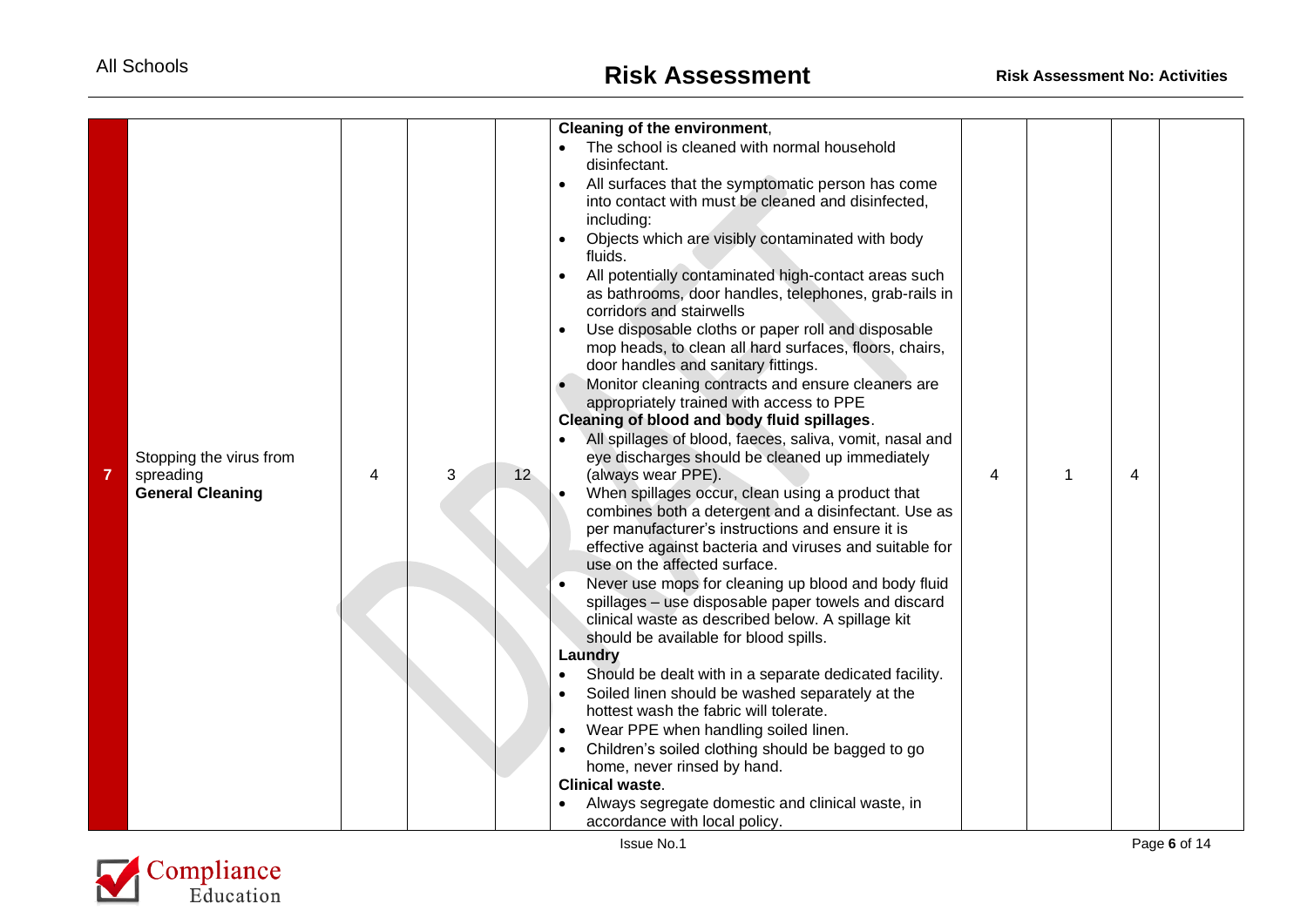| <b>No</b> | <b>Hazard</b>                                                                                                              |                 | <b>Initial</b>     |             | <b>Existing Control Measures</b>                                                                                                                                                                                                                                                                                                                                                                                                                                                                                                                                                                                                                                                                                                                                                                                                                                                                                                                                           |                 | <b>Residual</b>    |             | <b>Additional</b> |
|-----------|----------------------------------------------------------------------------------------------------------------------------|-----------------|--------------------|-------------|----------------------------------------------------------------------------------------------------------------------------------------------------------------------------------------------------------------------------------------------------------------------------------------------------------------------------------------------------------------------------------------------------------------------------------------------------------------------------------------------------------------------------------------------------------------------------------------------------------------------------------------------------------------------------------------------------------------------------------------------------------------------------------------------------------------------------------------------------------------------------------------------------------------------------------------------------------------------------|-----------------|--------------------|-------------|-------------------|
|           |                                                                                                                            | <b>Severity</b> | <b>Probability</b> | <b>Risk</b> |                                                                                                                                                                                                                                                                                                                                                                                                                                                                                                                                                                                                                                                                                                                                                                                                                                                                                                                                                                            | <b>Severity</b> | <b>Probability</b> | <b>Risk</b> | <b>Controls</b>   |
|           |                                                                                                                            |                 |                    |             | Used nappies/pads, gloves, aprons and soiled<br>$\bullet$<br>dressings should be stored in correct clinical waste<br>bags in foot-operated bins.<br>All clinical waste must be removed by a registered<br>waste contractor.<br>All clinical waste bags should be less than two-thirds<br>full and stored in a dedicated area.                                                                                                                                                                                                                                                                                                                                                                                                                                                                                                                                                                                                                                              |                 |                    |             |                   |
| 8         | Failure to Deep Clean the<br>school after a member of<br>staff or child is suspected of<br>having coronavirus COVID-<br>19 | 4               | 3                  | 12          | Deep Cleaning.<br>The school is cleaned with normal household<br>disinfectant after someone with the suspected<br>coronavirus COVID-19 has left to reduce the risk of<br>others being infected.<br>Where possible the area is closed and secure for 72<br>hours before the commencement of the deep<br>cleaning.<br>Suitable personal protective equipment is available<br>Fluid resistant type IIR surgical mask<br>Disposable gloves and apron<br>Disposable eye protection (where there is a risk of<br>splashing.<br>Once used all PPE is disposed of<br>Hands are washed before and after cleaning for at<br>least 20 seconds.<br>Handwashing facilities are available i.e. hot water,<br>soap, hand sanitiser, paper towels etc.<br>Pregnant staff or staff with a low immune system<br>$\bullet$<br>must take care and use the precautions available<br>when dealing with bodily fluids. Third trimester (>28<br>weeks), expectant mothers should be self isolating | 4               |                    |             |                   |
|           |                                                                                                                            |                 |                    |             |                                                                                                                                                                                                                                                                                                                                                                                                                                                                                                                                                                                                                                                                                                                                                                                                                                                                                                                                                                            |                 |                    |             |                   |

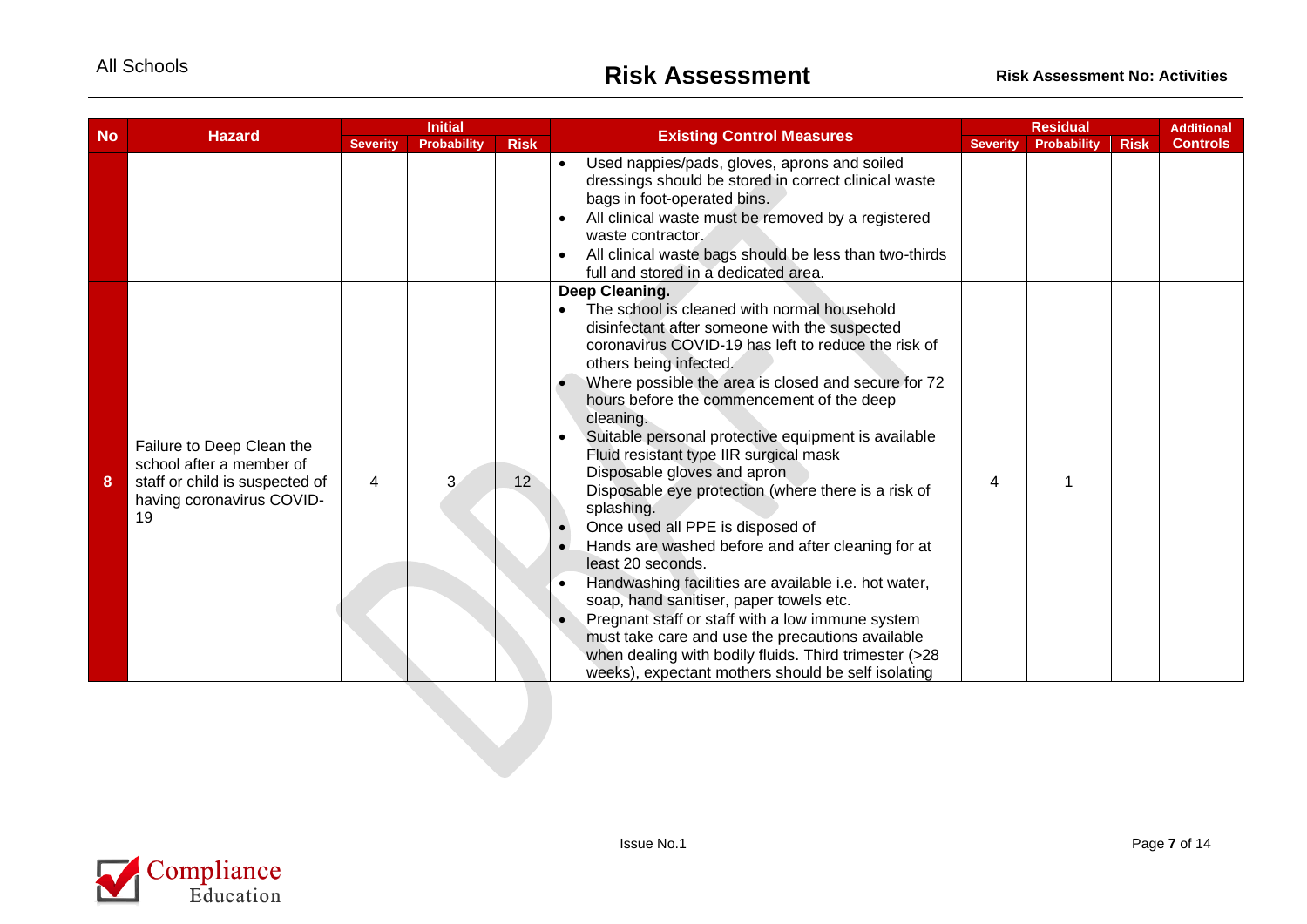| 9 | Stopping the virus from<br>spreading<br><b>Deep Cleaning</b> | 4 | 3 | 12 <sup>°</sup> | Cleaning of the environment,<br>Public areas where a symptomatic individual has<br>passed through and spent minimal time, such as<br>corridors, but which are not visibly contaminated with<br>body fluids can be cleaned thoroughly as normal.<br>All surfaces that the symptomatic person has come<br>into contact with must be cleaned and disinfected,<br>including:<br>Objects which are visibly contaminated with body<br>fluids<br>All potentially contaminated high-contact areas such<br>as bathrooms, door handles, telephones, grab-rails in<br>corridors and stairwells<br>Use disposable cloths or paper roll and disposable<br>mop heads, to clean all hard surfaces, floors, chairs,<br>door handles and sanitary fittings, following one of<br>the options below:<br>Use either a combined detergent disinfectant solution<br>at a dilution of 1,000 parts per million available<br>chlorine<br>A household detergent followed by disinfection (1000<br>ppm av.cl.). Follow manufacturer's instructions for<br>dilution, application and contact times for all<br>detergents and disinfectants<br>If an alternative disinfectant is used within the school,<br>this should be checked and ensure that it is effective<br>against enveloped viruses<br>Avoid creating splashes and spray when cleaning.<br>Any cloths and mop heads used must be disposed of<br>and should be put into waste bags as outlined below.<br>When items cannot be cleaned using detergents or<br>laundered, for example,<br>Upholstered furniture and mattresses, steam<br>cleaning should be used. Non cleanable fabric chairs<br>should be place out of use or covered with a<br>wipeable plastic seat cover<br>Any items that are heavily contaminated with body<br>fluids and cannot be cleaned by washing should be<br>disposed of. | 4 |  | $\overline{\mathbf{4}}$ |  |
|---|--------------------------------------------------------------|---|---|-----------------|------------------------------------------------------------------------------------------------------------------------------------------------------------------------------------------------------------------------------------------------------------------------------------------------------------------------------------------------------------------------------------------------------------------------------------------------------------------------------------------------------------------------------------------------------------------------------------------------------------------------------------------------------------------------------------------------------------------------------------------------------------------------------------------------------------------------------------------------------------------------------------------------------------------------------------------------------------------------------------------------------------------------------------------------------------------------------------------------------------------------------------------------------------------------------------------------------------------------------------------------------------------------------------------------------------------------------------------------------------------------------------------------------------------------------------------------------------------------------------------------------------------------------------------------------------------------------------------------------------------------------------------------------------------------------------------------------------------------------------------------------------------------------------------------------------------------------------|---|--|-------------------------|--|
|---|--------------------------------------------------------------|---|---|-----------------|------------------------------------------------------------------------------------------------------------------------------------------------------------------------------------------------------------------------------------------------------------------------------------------------------------------------------------------------------------------------------------------------------------------------------------------------------------------------------------------------------------------------------------------------------------------------------------------------------------------------------------------------------------------------------------------------------------------------------------------------------------------------------------------------------------------------------------------------------------------------------------------------------------------------------------------------------------------------------------------------------------------------------------------------------------------------------------------------------------------------------------------------------------------------------------------------------------------------------------------------------------------------------------------------------------------------------------------------------------------------------------------------------------------------------------------------------------------------------------------------------------------------------------------------------------------------------------------------------------------------------------------------------------------------------------------------------------------------------------------------------------------------------------------------------------------------------------|---|--|-------------------------|--|

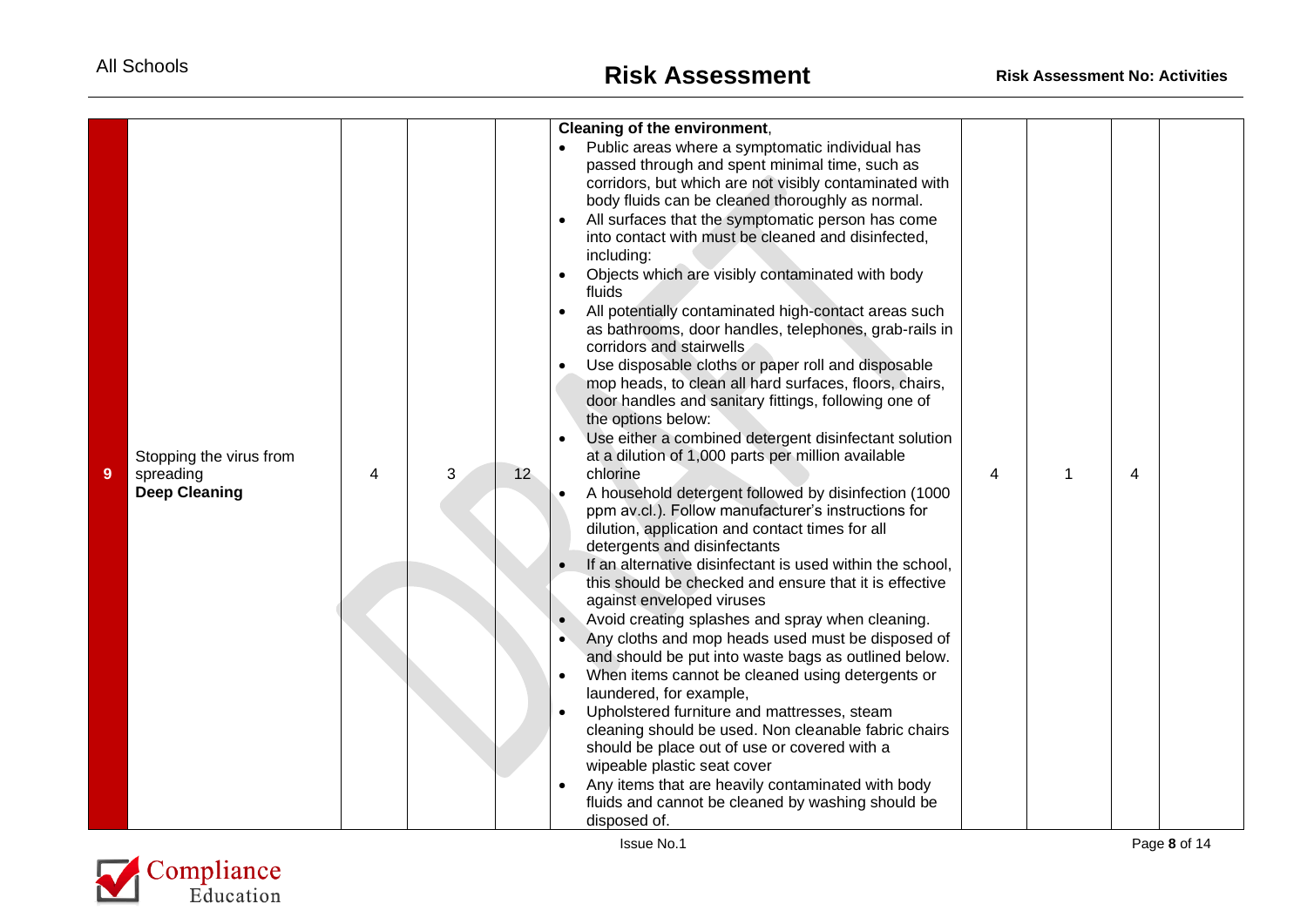| If possible, keep an area closed off and secure for 72<br>hours. After this time the amount of virus<br>contamination will have decreased substantially, and<br>you can clean as normal with your usual products.<br>Laundry<br>Wash items in accordance with the manufacturer's<br>$\bullet$<br>instructions. Use the warmest<br>water setting and dry items completely. Dirty laundry<br>that has been in contact with an unwell person can<br>be washed with other people's items.<br>Do not shake dirty laundry, this minimises the<br>possibility of dispersing virus through the air.<br>Clean and disinfect anything used for transporting<br>laundry with your usual products, in line with the<br>cleaning guidance above<br><b>Clinical waste.</b><br>Waste from possible cases and cleaning of areas<br>where possible cases have been (including<br>disposable cloths and tissues):<br>1. Should be put in a plastic rubbish bag and tied<br>when full.<br>2. The plastic bag should then be placed in a second<br>bin bag and tied. |  |  |
|--------------------------------------------------------------------------------------------------------------------------------------------------------------------------------------------------------------------------------------------------------------------------------------------------------------------------------------------------------------------------------------------------------------------------------------------------------------------------------------------------------------------------------------------------------------------------------------------------------------------------------------------------------------------------------------------------------------------------------------------------------------------------------------------------------------------------------------------------------------------------------------------------------------------------------------------------------------------------------------------------------------------------------------------------|--|--|
|                                                                                                                                                                                                                                                                                                                                                                                                                                                                                                                                                                                                                                                                                                                                                                                                                                                                                                                                                                                                                                                  |  |  |
|                                                                                                                                                                                                                                                                                                                                                                                                                                                                                                                                                                                                                                                                                                                                                                                                                                                                                                                                                                                                                                                  |  |  |
|                                                                                                                                                                                                                                                                                                                                                                                                                                                                                                                                                                                                                                                                                                                                                                                                                                                                                                                                                                                                                                                  |  |  |
|                                                                                                                                                                                                                                                                                                                                                                                                                                                                                                                                                                                                                                                                                                                                                                                                                                                                                                                                                                                                                                                  |  |  |
|                                                                                                                                                                                                                                                                                                                                                                                                                                                                                                                                                                                                                                                                                                                                                                                                                                                                                                                                                                                                                                                  |  |  |
|                                                                                                                                                                                                                                                                                                                                                                                                                                                                                                                                                                                                                                                                                                                                                                                                                                                                                                                                                                                                                                                  |  |  |
|                                                                                                                                                                                                                                                                                                                                                                                                                                                                                                                                                                                                                                                                                                                                                                                                                                                                                                                                                                                                                                                  |  |  |
|                                                                                                                                                                                                                                                                                                                                                                                                                                                                                                                                                                                                                                                                                                                                                                                                                                                                                                                                                                                                                                                  |  |  |
|                                                                                                                                                                                                                                                                                                                                                                                                                                                                                                                                                                                                                                                                                                                                                                                                                                                                                                                                                                                                                                                  |  |  |
|                                                                                                                                                                                                                                                                                                                                                                                                                                                                                                                                                                                                                                                                                                                                                                                                                                                                                                                                                                                                                                                  |  |  |
|                                                                                                                                                                                                                                                                                                                                                                                                                                                                                                                                                                                                                                                                                                                                                                                                                                                                                                                                                                                                                                                  |  |  |
|                                                                                                                                                                                                                                                                                                                                                                                                                                                                                                                                                                                                                                                                                                                                                                                                                                                                                                                                                                                                                                                  |  |  |
|                                                                                                                                                                                                                                                                                                                                                                                                                                                                                                                                                                                                                                                                                                                                                                                                                                                                                                                                                                                                                                                  |  |  |
| 3. It should be put in a suitable and secure place and                                                                                                                                                                                                                                                                                                                                                                                                                                                                                                                                                                                                                                                                                                                                                                                                                                                                                                                                                                                           |  |  |
| marked for storage until the individual's test results                                                                                                                                                                                                                                                                                                                                                                                                                                                                                                                                                                                                                                                                                                                                                                                                                                                                                                                                                                                           |  |  |
| are known                                                                                                                                                                                                                                                                                                                                                                                                                                                                                                                                                                                                                                                                                                                                                                                                                                                                                                                                                                                                                                        |  |  |
| Waste should be stored safely and kept away from                                                                                                                                                                                                                                                                                                                                                                                                                                                                                                                                                                                                                                                                                                                                                                                                                                                                                                                                                                                                 |  |  |
| children. You should not put your waste in communal                                                                                                                                                                                                                                                                                                                                                                                                                                                                                                                                                                                                                                                                                                                                                                                                                                                                                                                                                                                              |  |  |
| waste areas until negative test results are known or                                                                                                                                                                                                                                                                                                                                                                                                                                                                                                                                                                                                                                                                                                                                                                                                                                                                                                                                                                                             |  |  |
| the waste has been stored for at least 72 hours.                                                                                                                                                                                                                                                                                                                                                                                                                                                                                                                                                                                                                                                                                                                                                                                                                                                                                                                                                                                                 |  |  |
| If the individual tests negative, this can be put in with                                                                                                                                                                                                                                                                                                                                                                                                                                                                                                                                                                                                                                                                                                                                                                                                                                                                                                                                                                                        |  |  |
| the normal waste                                                                                                                                                                                                                                                                                                                                                                                                                                                                                                                                                                                                                                                                                                                                                                                                                                                                                                                                                                                                                                 |  |  |
| If the individual tests positive, then store it for at least                                                                                                                                                                                                                                                                                                                                                                                                                                                                                                                                                                                                                                                                                                                                                                                                                                                                                                                                                                                     |  |  |
| 72 hours and put in with the normal waste                                                                                                                                                                                                                                                                                                                                                                                                                                                                                                                                                                                                                                                                                                                                                                                                                                                                                                                                                                                                        |  |  |
| If storage for at least 72 hours is not appropriate, arrange                                                                                                                                                                                                                                                                                                                                                                                                                                                                                                                                                                                                                                                                                                                                                                                                                                                                                                                                                                                     |  |  |
| for collection as a Category B infectious waste either by                                                                                                                                                                                                                                                                                                                                                                                                                                                                                                                                                                                                                                                                                                                                                                                                                                                                                                                                                                                        |  |  |
| your local waste collection authority if they currently                                                                                                                                                                                                                                                                                                                                                                                                                                                                                                                                                                                                                                                                                                                                                                                                                                                                                                                                                                                          |  |  |
| collect your waste or otherwise by a specialist clinical                                                                                                                                                                                                                                                                                                                                                                                                                                                                                                                                                                                                                                                                                                                                                                                                                                                                                                                                                                                         |  |  |
| waste contractor. They will supply you with orange                                                                                                                                                                                                                                                                                                                                                                                                                                                                                                                                                                                                                                                                                                                                                                                                                                                                                                                                                                                               |  |  |

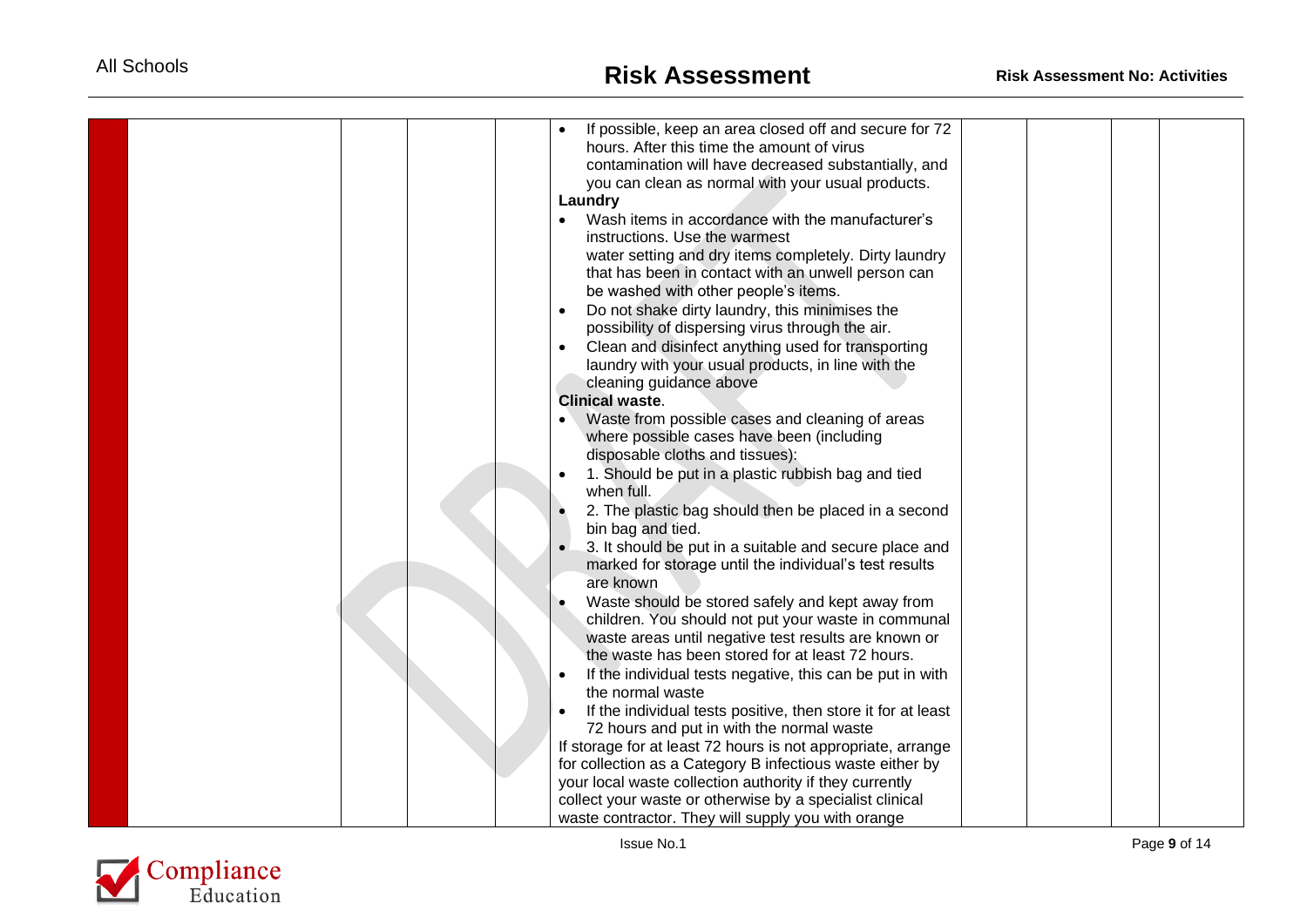| <b>No</b> | <b>Hazard</b>                           |                 | <b>Initial</b>     |             | <b>Existing Control Measures</b>                                                                                                                                                                                                                                                                                                                                                                                                                                                                                                                                                                       |                 | <b>Residual</b>    |             | <b>Additional</b> |
|-----------|-----------------------------------------|-----------------|--------------------|-------------|--------------------------------------------------------------------------------------------------------------------------------------------------------------------------------------------------------------------------------------------------------------------------------------------------------------------------------------------------------------------------------------------------------------------------------------------------------------------------------------------------------------------------------------------------------------------------------------------------------|-----------------|--------------------|-------------|-------------------|
|           |                                         | <b>Severity</b> | <b>Probability</b> | <b>Risk</b> |                                                                                                                                                                                                                                                                                                                                                                                                                                                                                                                                                                                                        | <b>Severity</b> | <b>Probability</b> | <b>Risk</b> | <b>Controls</b>   |
|           |                                         |                 |                    |             | clinical waste bags for you to place your bags into so the<br>waste can be sent for appropriate treatment.                                                                                                                                                                                                                                                                                                                                                                                                                                                                                             |                 |                    |             |                   |
| 10        | Use of COSHH chemicals<br>and materials | 4               | 3                  | 12          | All staff members who use COSHH materials have<br>$\bullet$<br>received training in the safe use.<br>COSHH risk assessments/Material Data Sheets are<br>$\bullet$<br>available for all materials used and have been<br>shared with the staff concerned.<br>COSHH materials are never mixed together.<br>$\bullet$<br>When diluting a COSHH substance, the substance is<br>always added to the water rather than the other way<br>around.<br>PPE is worn in accordance with COSHH risk<br>$\bullet$<br>assessments and MSDS.<br>All COSHH materials are stored in cleaning cupboard<br>which is locked. | 4               |                    | 4           |                   |
| 11        | Slip, trips and falls                   | 4               |                    | 12          | All spillages are mopped up with immediately.<br>$\bullet$<br>Wet floor signs are placed appropriately to warn<br>$\bullet$<br>persons without causing a trip hazard.<br>All floors are dry moped after cleaning.<br>Appropriate footwear is worn<br>Cleaners are instructed to use the electric sockets<br>$\bullet$<br>near to where they are cleaning to prevent trailing<br>cables.                                                                                                                                                                                                                | 4               |                    | 4           |                   |

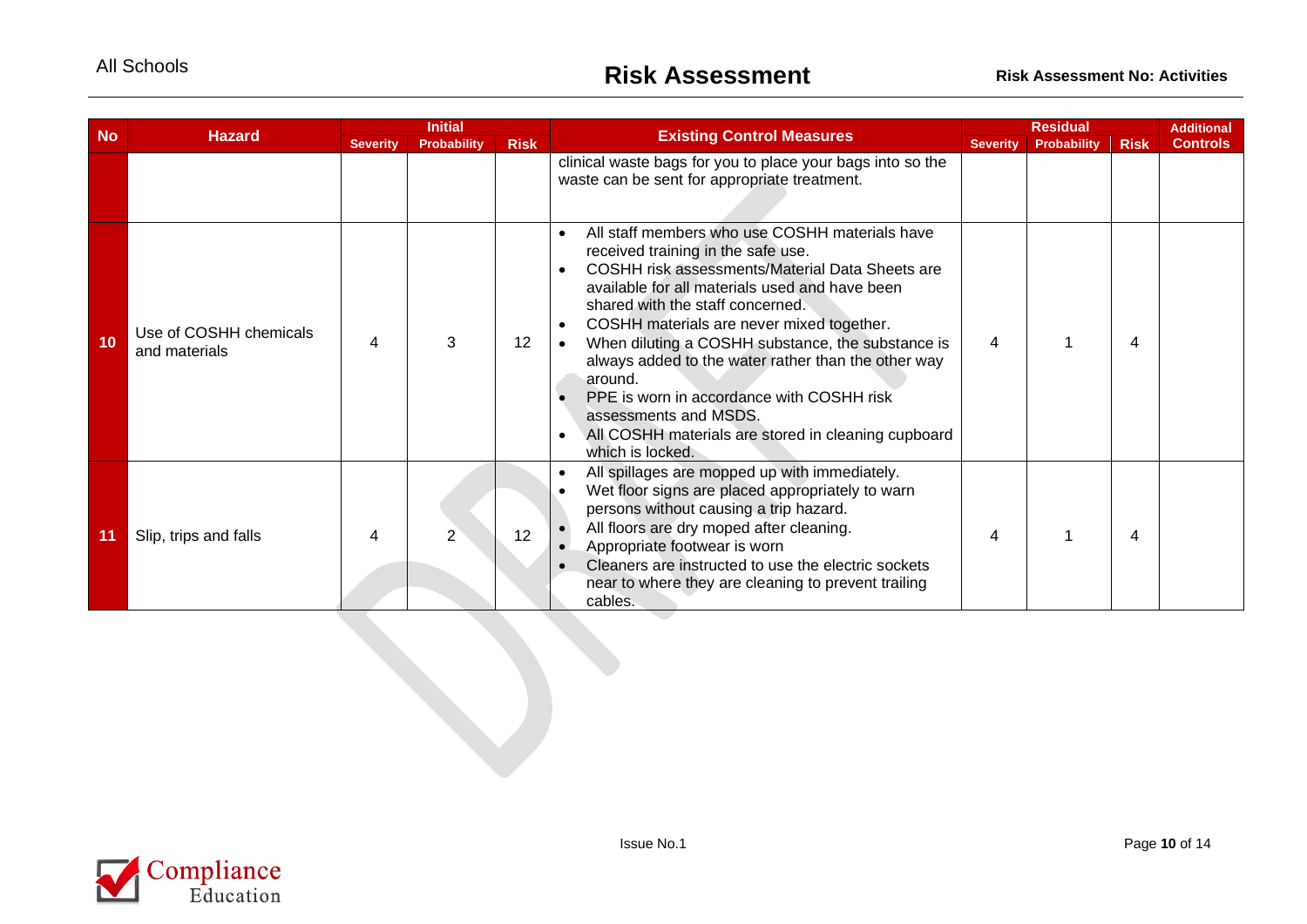| <b>Risk</b><br><b>Severity</b><br><b>Probability</b><br><b>Severity</b><br><b>Risk</b><br><b>Probability</b><br><b>Controls</b><br>Resources that need to be moved on a regular basis<br>$\bullet$<br>are broken down into manageable sizes/loads.<br>A trolley or other lifting aid is used to assist with the<br>$\bullet$<br>handling task.<br>Cleaners have received Manual Handling Training.<br>$\bullet$<br>Dynamic manual handling risk assessments are<br>$\bullet$<br>Moving furniture and<br>3<br>carried for items that have to be moved<br>12<br>12<br>4<br>4<br>1<br>4<br>equipment<br>(Pushed/pulled/lifted etc) where there is a significant<br>risk of injury.<br>Where needed more than one person will assist in<br>the handling task<br>Staff are instructed not to lift more than they can<br>$\bullet$<br>handle.<br>Fixed electrical installation inspected.<br>$\bullet$<br>PAT testing up to date<br>$\bullet$<br>A pre-use visual check of all electrical equipment is<br>$\bullet$<br>carried out by the user<br>110-volt or battery powered hand tools are used<br>$\bullet$<br>Electricity and electrical<br>5<br>15<br>where possible.<br>5<br>13<br>5<br>3<br>1<br>equipment<br>A Residual Current Device (RCD) is used when<br>necessary.<br>Extension reels are fully unwound before use.<br>$\bullet$<br>All equipment is maintained and subject to regular<br>checks as instructed in the manufacture's guidelines.<br>Cleaners have received full training in how to use the<br>$\bullet$<br>machine safely.<br>Electric machines are subject to a Portable Appliance<br>Tested (PAT) on a regular basis and<br>serviced/maintained annually as a minimum.<br>All wires and cables are visually inspected before<br>$\bullet$<br>Use of Electric handheld<br>14<br>12<br>each use.<br>4<br>4<br>1<br>4<br>tools or cleaners.<br>Task is only carried out when the area is not in use<br>$\bullet$<br>(e.g. outside of the school day).<br>Warning signs are erected where necessary.<br>$\bullet$<br>If symptoms of HAVS are noted (e.g. numbness of<br>$\bullet$<br>fingers /white fingers etc.), then medical attention is<br>sought and reported to the school.<br>Page 11 of 14<br>Issue No.1 |           |               | <b>Initial</b> |                                  | <b>Residual</b> | <b>Additional</b> |
|---------------------------------------------------------------------------------------------------------------------------------------------------------------------------------------------------------------------------------------------------------------------------------------------------------------------------------------------------------------------------------------------------------------------------------------------------------------------------------------------------------------------------------------------------------------------------------------------------------------------------------------------------------------------------------------------------------------------------------------------------------------------------------------------------------------------------------------------------------------------------------------------------------------------------------------------------------------------------------------------------------------------------------------------------------------------------------------------------------------------------------------------------------------------------------------------------------------------------------------------------------------------------------------------------------------------------------------------------------------------------------------------------------------------------------------------------------------------------------------------------------------------------------------------------------------------------------------------------------------------------------------------------------------------------------------------------------------------------------------------------------------------------------------------------------------------------------------------------------------------------------------------------------------------------------------------------------------------------------------------------------------------------------------------------------------------------------------------------------------------------------------------------------------------------------------------------------------------------------------|-----------|---------------|----------------|----------------------------------|-----------------|-------------------|
|                                                                                                                                                                                                                                                                                                                                                                                                                                                                                                                                                                                                                                                                                                                                                                                                                                                                                                                                                                                                                                                                                                                                                                                                                                                                                                                                                                                                                                                                                                                                                                                                                                                                                                                                                                                                                                                                                                                                                                                                                                                                                                                                                                                                                                       | <b>No</b> | <b>Hazard</b> |                | <b>Existing Control Measures</b> |                 |                   |
|                                                                                                                                                                                                                                                                                                                                                                                                                                                                                                                                                                                                                                                                                                                                                                                                                                                                                                                                                                                                                                                                                                                                                                                                                                                                                                                                                                                                                                                                                                                                                                                                                                                                                                                                                                                                                                                                                                                                                                                                                                                                                                                                                                                                                                       |           |               |                |                                  |                 |                   |
|                                                                                                                                                                                                                                                                                                                                                                                                                                                                                                                                                                                                                                                                                                                                                                                                                                                                                                                                                                                                                                                                                                                                                                                                                                                                                                                                                                                                                                                                                                                                                                                                                                                                                                                                                                                                                                                                                                                                                                                                                                                                                                                                                                                                                                       |           |               |                |                                  |                 |                   |
|                                                                                                                                                                                                                                                                                                                                                                                                                                                                                                                                                                                                                                                                                                                                                                                                                                                                                                                                                                                                                                                                                                                                                                                                                                                                                                                                                                                                                                                                                                                                                                                                                                                                                                                                                                                                                                                                                                                                                                                                                                                                                                                                                                                                                                       |           |               |                |                                  |                 |                   |

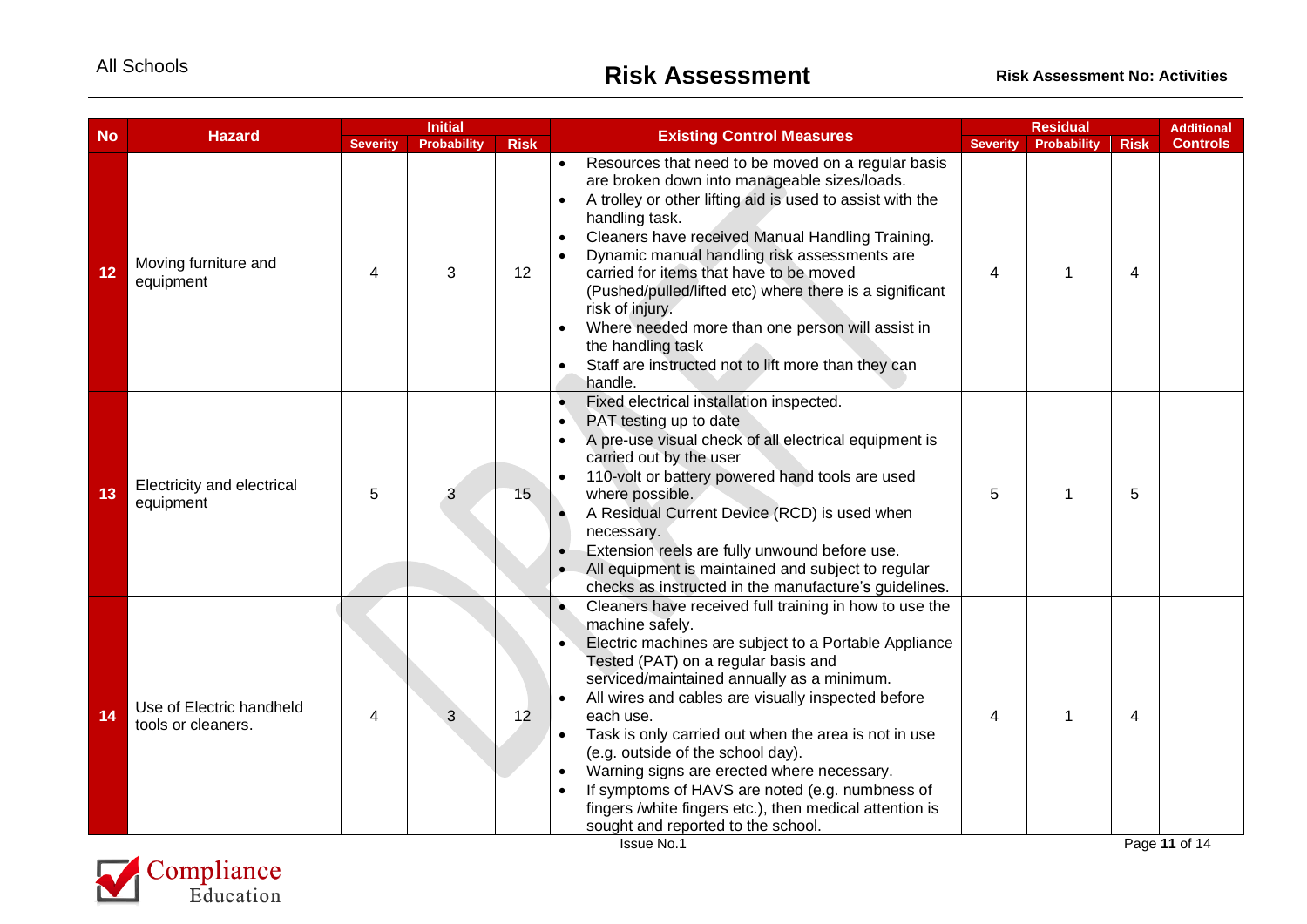| <b>No</b> | <b>Hazard</b>       | <b>Initial</b>  |                    |             |                                                                                                                                                                                                                                                                                                                                                                                   | <b>Residual</b> |                    |             | <b>Additional</b> |
|-----------|---------------------|-----------------|--------------------|-------------|-----------------------------------------------------------------------------------------------------------------------------------------------------------------------------------------------------------------------------------------------------------------------------------------------------------------------------------------------------------------------------------|-----------------|--------------------|-------------|-------------------|
|           |                     | <b>Severity</b> | <b>Probability</b> | <b>Risk</b> | <b>Existing Control Measures</b>                                                                                                                                                                                                                                                                                                                                                  | <b>Severity</b> | <b>Probability</b> | <b>Risk</b> | <b>Controls</b>   |
| 15.       | Work related stress |                 |                    |             | All staff receive regular supervision/development<br>reviews where workload, etc., can be discussed<br>There is an open-door policy so that staff can<br>approach their manager to discuss any potential<br>stress factors<br>Stress assessments and awareness training is<br>available for those identified as at risk, or for staff<br>members who feel it would be beneficial. |                 |                    |             |                   |

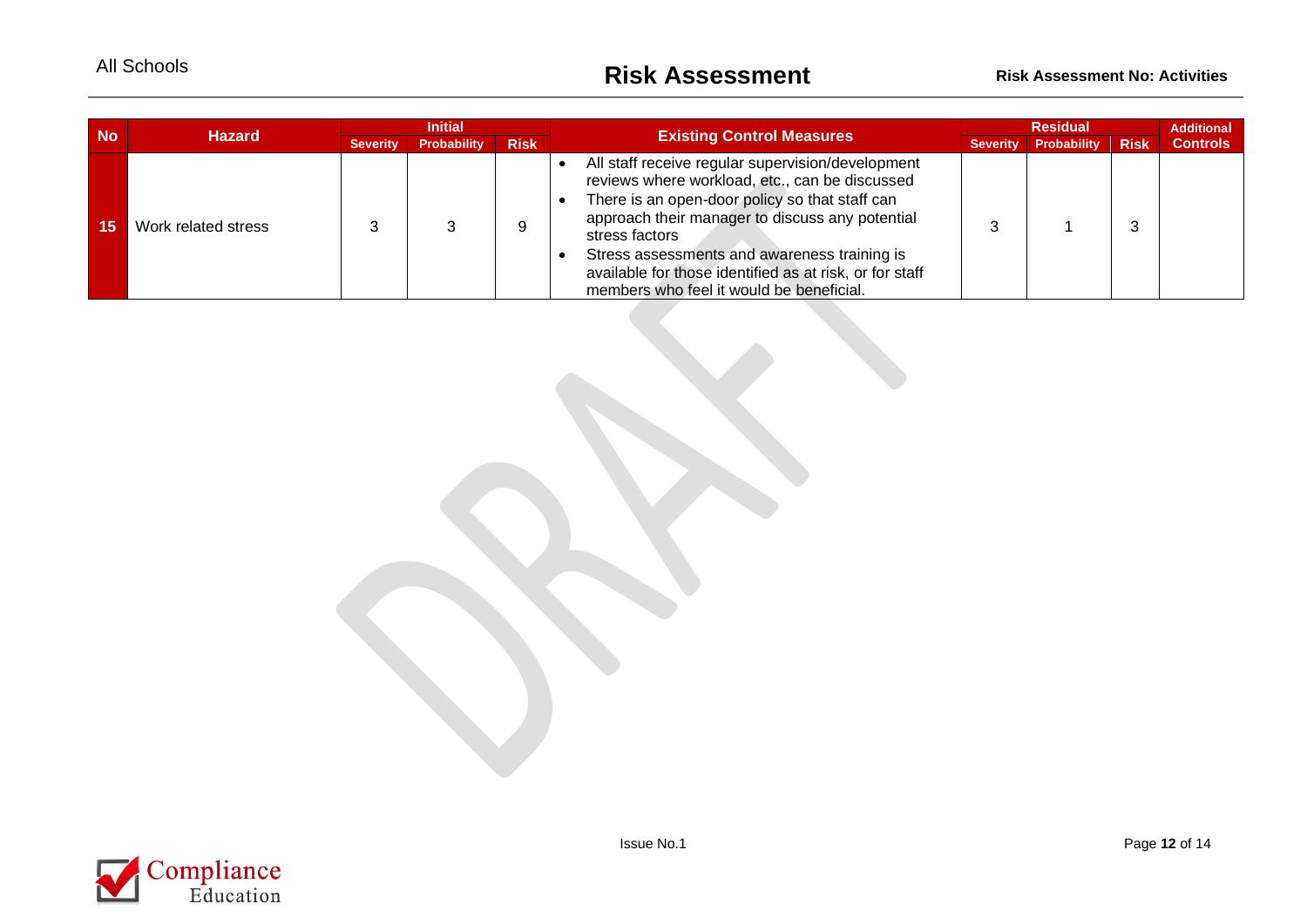| <b>ACTION ARISING FROM RISK ASSESSMENT</b> |                       |                         |                           |                    |                          |  |  |  |
|--------------------------------------------|-----------------------|-------------------------|---------------------------|--------------------|--------------------------|--|--|--|
| <b>No</b>                                  | <b>Risk</b><br>Rating | <b>Action Required:</b> | Person (s)<br>Responsible | <b>Target Date</b> | Date<br><b>Completed</b> |  |  |  |
|                                            |                       |                         |                           |                    |                          |  |  |  |
|                                            |                       |                         |                           |                    |                          |  |  |  |
|                                            |                       |                         |                           |                    |                          |  |  |  |
|                                            |                       |                         |                           |                    |                          |  |  |  |
|                                            |                       |                         |                           |                    |                          |  |  |  |